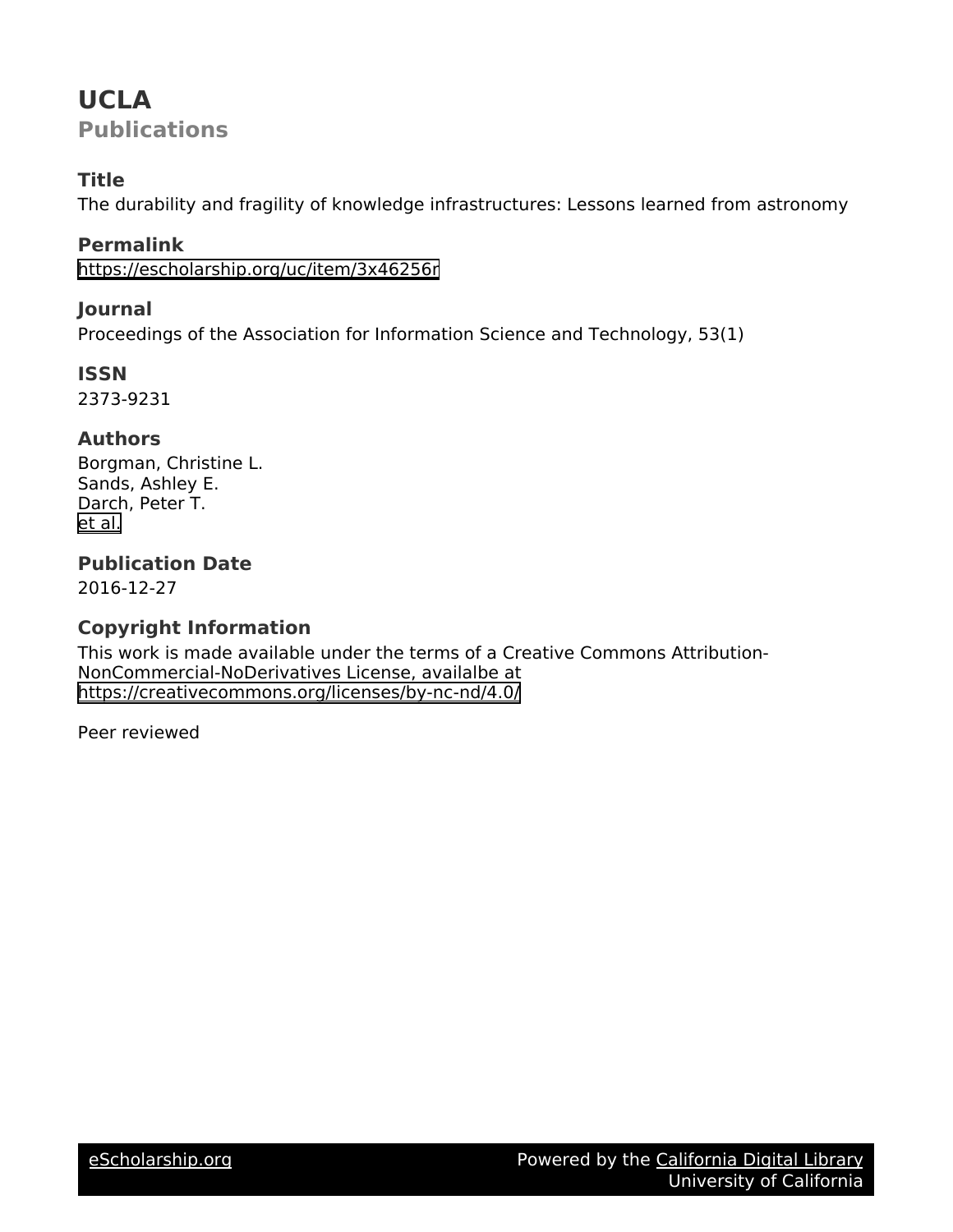# **The Durability and Fragility of Knowledge Infrastructures:**  Lessons Learned from Astronomy<sup>1</sup>

**Christine L. Borgman**

Department of Information Studies, University of California, Los Angeles, USA christine.borgman@ucla.edu

# **Ashley E. Sands**

Department of Information Studies, University of California, Los Angeles, USA ashleysa@ucla.edu

#### **ABSTRACT**

Infrastructures are not inherently durable or fragile, yet all are fragile over the long term. Durability requires care and maintenance of individual components and the links between them. Astronomy is an ideal domain in which to study knowledge infrastructures, due to its long history, transparency, and accumulation of observational data over a period of centuries. Research reported here draws upon a long-term study of scientific data practices to ask questions about the durability and fragility of infrastructures for data in astronomy. Methods include interviews, ethnography, and document analysis. As astronomy has become a digital science, the community has invested in shared instruments, data standards, digital archives, metadata and discovery services, and other relatively durable infrastructure components. Several features of data practices in astronomy contribute to the fragility of that infrastructure. These include different archiving practices between ground- and space-based missions, between sky surveys and investigator-led projects, and between observational and simulated data. Infrastructure components are tightly coupled, based on international agreements. However, the durability of these infrastructures relies on much invisible work – cataloging, metadata, and other labor conducted by information professionals. Continual investments in care and maintenance of the human and technical components of these infrastructures are necessary for sustainability.

#### **Keywords**

Knowledge Infrastructures, scientific data, astronomy, stewardship.

 $1$  This paper is dedicated to A.J. (Jack) Meadows (1934-2016), astronomer, information scientist, and pioneer in scientific communication.

*ASIST 2016, October 14-18*, 2016, Copenhagen, Denmark.

© 2016 Christine L. Borgman, Peter T. Darch, Ashley E. Sands, Milena S. Golshan. This work is licensed under a Creative Commons Attribution 4.0 International License (CC BY 4.0). To view a copy of this license, visit: https://creativecommons.org/licenses/by/4.0/

# **Peter T. Darch**

School of Information Sciences, University of Illinois at Urbana-Champaign, USA ptdarch@illinois.edu

# **Milena S. Golshan**

Department of Information Studies, University of California, Los Angeles, USA milenagolshan@ucla.edu

# **INTRODUCTION**

Infrastructures, whether for transportation, telecommunications, or scholarly work, are much more fragile than they appear. While some parts have proved durable, such as the Roman aqueducts, most of the roads connecting them have long since crumbled away. Knowledge infrastructures, which are "robust networks of people, artifacts, and institutions" for producing, exchanging, and sustaining knowledge (Edwards, 2010, p. 17), similarly have some durable components such as printed books and the libraries that have stewarded them for centuries. Yet these components are fragile, as funding for research libraries declines and as digital materials fade away (Rumsey, 2016). Infrastructures – transportation and scholarship alike – build on an installed base and are linked with conventions of practice (Star & Ruhleder, 1996). New components emerge to fill gaps, to extend capabilities, or to replace existing infrastructures altogether. Infrastructures develop and evolve, converge or diverge, or fade away when they no longer are needed, funded, or maintained.

For the purposes of this article, "durability" is persistence over time. A particular component tends to be durable when it continues to serve its intended purposes adequately, provided that sufficient resources (financial, material, and human) have been invested in its care and maintenance. "Fragility" similarly describes a component of infrastructure that is subject to failure or degradation, usually due to uncertain availability of the resources necessary to sustain it. A component that has hitherto proved durable nevertheless can become extremely fragile. Infrastructures – and the links between them – require continuous care and maintenance (Borgman, 2000; Star & Strauss, 1999). To regard a component as intrinsically durable would obscure this necessary work.

Knowledge infrastructures for science are evolving in concert with computational and storage capabilities, growth in data production, and scientific policies that require more open access to publications and data. Astronomy is an ideal domain for studying the durability and fragility of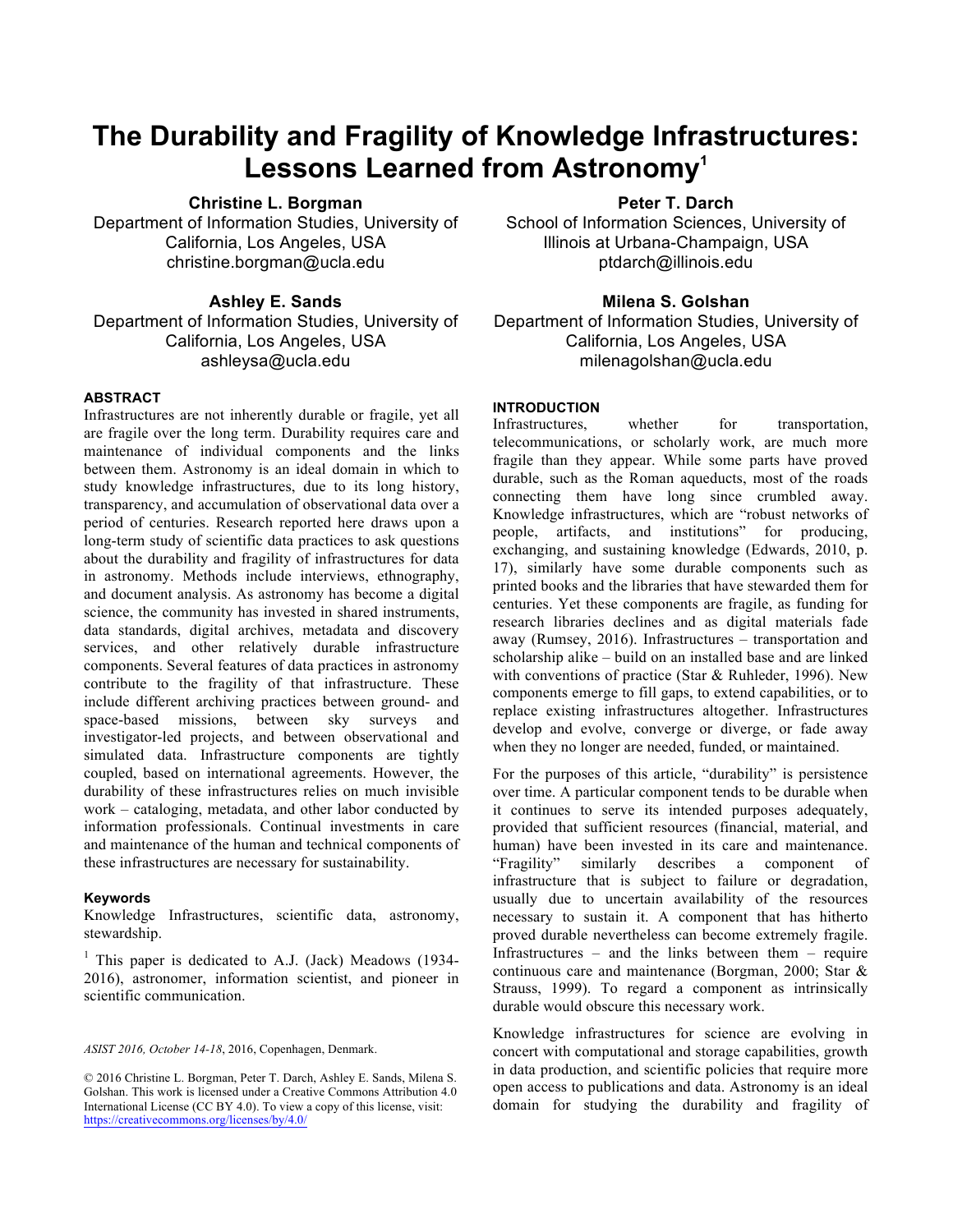knowledge infrastructures, due to its longevity, scale, and transparency. Knowledge of the skies has accumulated over millennia. Today's astronomy databases incorporate star catalogs constructed over the course of centuries. While astronomy is far from a unified field, its boundaries are more apparent than those of most research domains. Astronomers share telescopes, data archives, common software tools, metadata services, and other large investments in infrastructure. Community investments are coordinated internationally, as major telescope missions have partners from multiple countries. The American Astronomical Society provides the unifying function of publishing the primary English-language journals of the field.

This paper explores the durability and fragility of knowledge infrastructures for astronomy, drawing upon a large and long-term study of infrastructures in multiple scientific domains. We frame the problem and provide initial findings, then point to further explications that are under way.

## **LITERATURE REVIEW AND BACKGROUND**

A brief survey of knowledge infrastructures in science and astronomy sets the context for this study.

# **Knowledge Infrastructures in Science**

All infrastructures are fragile in the long term, as institutions, technologies, social arrangements, and individual stakeholders change over time. Infrastructures may survive due to parts that are durable, to commitments to sustain the capabilities through periods of change, or in some cases due to benign neglect. Particularly useful in thinking about fragility and durability are the eight dimensions of infrastructure identified by Star and Ruhleder (1996, p. 113): Embeddedness, transparency, reach or scope, learned as part of membership, linked with conventions of practice, embodiment of standards, built on an installed base, and becomes visible upon breakdown. Their model originated in a large study of new scientific technologies being introduced to biology. Many scholars subsequently employed these dimensions to study infrastructures (Borgman, 2000, 2015; Bowker, 2005; Edwards et al., 2013).

Infrastructures are necessary to collect, record, and use data, as these activities are embedded in scholarly practice (Bowker, 2005). Similarly, the practices necessary to interpret data and to maintain their scientific value depend on infrastructures (Ribes & Jackson, 2013). Knowledge infrastructures for science are fragile because they have many points of potential failure. Long-term investments in durable parts of infrastructure are necessary, such as in journals, scholarly societies, data archives, and shared technologies. A single point of failure, such as a network router or a central data archive, can disrupt an entire infrastructure. If well designed, however, some infrastructures can be self-healing, whether by re-routing

traffic or by finding alternate paths to a solution (Borgman, 2007; Edwards et al., 2013; Van de Sompel, 2013).

Knowledge infrastructures are expensive to construct and maintain because they must support data collection, analysis, use, and access to information over the long term. Infrastructures also exist at multiple levels of scale, which can create tensions between stakeholders with short-, medium-, and long-term goals (Ribes & Finholt, 2009). The value proposition and burden of costs for scientific infrastructures are much debated (Berman & Cerf, 2013; European Commission High Level Expert Group on Scientific Data, 2010).

## **Knowledge Infrastructures in Astronomy**

Astronomy, in the most general sense, is the study of the universe beyond the earth's atmosphere. Most astronomers are concerned with celestial objects or physical phenomena; others are concerned with chemical or biological phenomena; and yet others with the history of the universe. These are but a few of the dimensions along which the science varies (Meadows, 1974). While astronomy is often viewed as a quintessential "big science" (Smith, 1992), it also has many "little science" features (Darch & Sands, 2015). Building new instruments, whether on the ground or in space, can take a decade or more from the proposal to "first light." Some kinds of science can be done in a few months or years, if conducted with observing time on extant instruments or with data taken from archives. Infrastructure must adapt continuously, as each new generation of telescopes may produce orders of magnitude more observations than its predecessors (Strauss, 2014).

Telescopes are among the most durable features of the knowledge infrastructures of astronomy, as their scientific usefulness may last for decades. By replacing older cameras and other observing instruments with newer technologies, the scientific life of some telescopes can be extended for many years. Yet even telescopes can be a fragile infrastructure as labor is necessary to ensure that instruments continue to function over time. Funding has to be assembled from multiple public and private sources, each of which can fluctuate over the lifetime of a telescope, instrument, or individual research project. Missions are funded in stages, thus the research and development of a telescope project might be accomplished, but not its construction or subsequent data collection stages. Astronomy relies more heavily on private philanthropy than most scientific endeavors. Until the mid-twentieth century, much of astronomy, at least in the U.S., was privately funded. Astronomers at elite universities had access to large and modern instruments supported by Rockefeller, Carnegie, and other benefactors (McCray, 2004; Williams, 2014). As NASA, the U.S. National Science Foundation, and public agencies in Europe, Japan, China, India, Australia, and elsewhere made greater investments in astronomy, access to telescope time and to data became more equitable (Munns, 2012; McCray, 2004). The number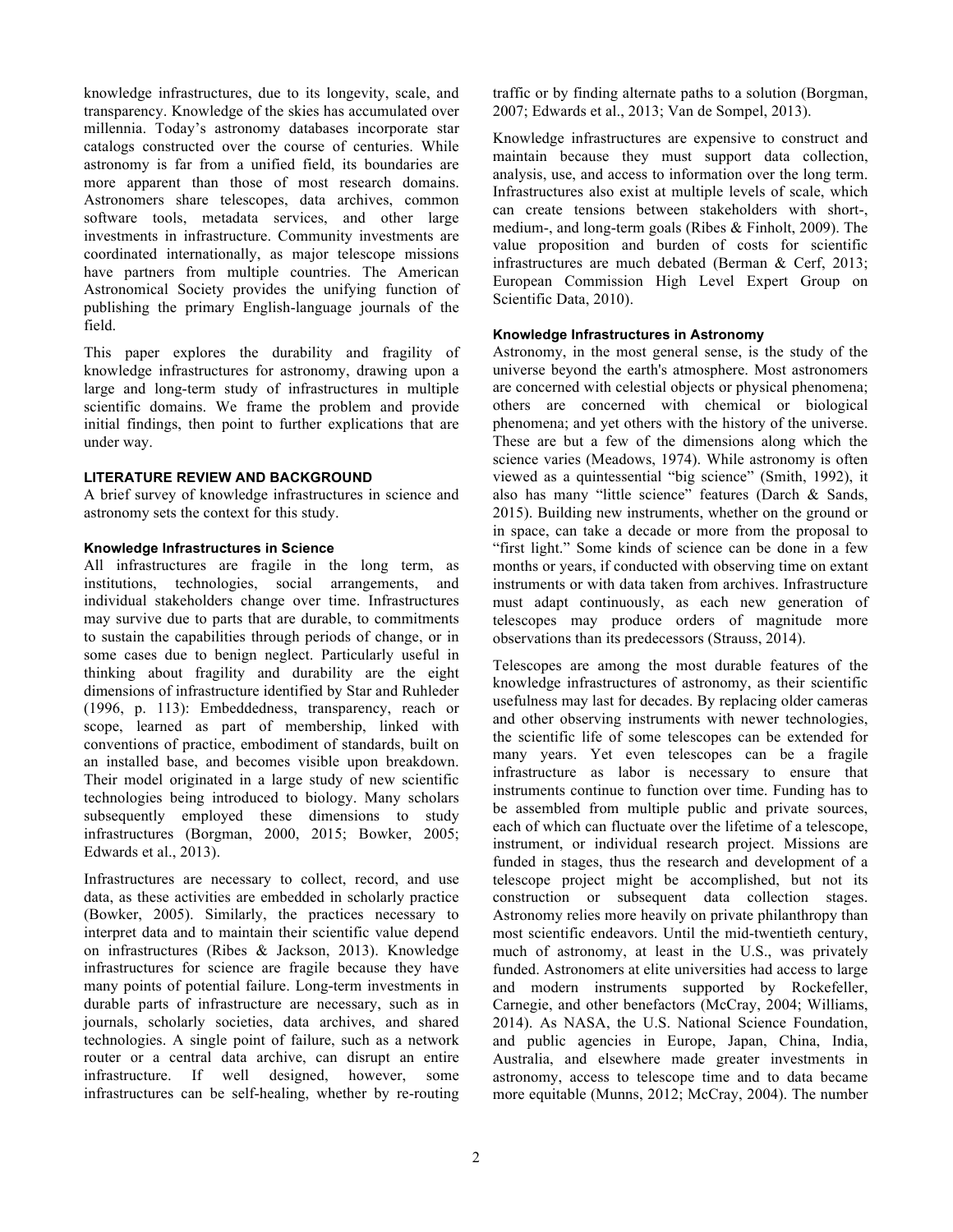of professional astronomers in positions at universities and other research centers around the world has grown in parallel (DeVorkin & Routly, 1999).

The astronomy community sets its overall priorities for funding through a negotiated process that is published as the decadal survey (Committee on Survey of Surveys: Lessons Learned from the Decadal Survey Process, 2015). This long negotiation process contributes to the durability of astronomy infrastructure by establishing community commitments, at least for decade-long periods. Public funding for astronomy, like most scientific fields, can be a zero-sum game. Commitments made to new missions, telescopes, instruments, data archives, and individual projects are monies not available for other science. When projects ranked highly in one decadal cycle are ranked much lower in the next, their funding may decline precipitously in favor of new endeavors. As new telescopes come online, others may be decommissioned, disrupting the research of those whose science depends on the older instruments. "Big science" projects that depend on new instruments often are in tension with the "little science" projects that can be accomplished with smaller amounts of funding and data (McCray, 2000). Private philanthropy is easier to find for instruments, buildings, or other durable parts of infrastructure than for the essential maintenance of that infrastructure.

The transition from analog to digital astronomy, which occurred from the 1960s through the 1990s, facilitated fundamental changes in scientific practice (McCray, 2004, 2014). Until the advent of modern digital photography, astronomers spent nights on the mountain, exposing glass plates one at a time. With digital capture, astronomers can specify precise timing, exposure, and data rates. A technician on site can confirm settings and adjust calibration to climate conditions, capturing a data stream for the requesting scientists to analyze later. However, some astronomers still prefer to take their own data on the mountain.

Digital capture results in discrete images that can be copied, transferred, and manipulated far more easily than analog data. Astronomy observations, whether taken on glass plates or digital devices, are measurements of the intensity of electromagnetic radiation (e.g., X-rays, visible light) as a function of position on the sky, wavelength, and time. Glass plates, like books, can survive by benign neglect if kept in adequate environmental conditions. Even that is no guarantee of durability – a flood recently threatened the extensive glass plate collection of the Harvard-Smithsonian Center for Astrophysics (Carlisle, 2016). Astronomers, and astronomy librarians, have maintained the durability of observational data by migrating them to new technologies as they appear (Grindlay et al., 2009). As astronomy data collections have grown in size and in number, continual migration has become far more complex and expensive.

#### **RESEARCH QUESTIONS AND METHODS**

The research reported here explores knowledge infrastructures in astronomy, drawing on our studies of data practices conducted under a series of grants from the National Science Foundation and the Alfred P. Sloan Foundation since 2009. Most of our astronomy research has focused on the Sloan Digital Sky Survey (SDSS) and the Large Synoptic Survey Telescope (LSST), as explained further in Findings. We have asked questions about infrastructure within the SDSS and LSST communities, and also conducted interviews and observations in complementary areas of astronomy. The questions addressed in this paper are these:

- How has astronomy developed, deployed, and managed knowledge infrastructures for their data?
- What factors contribute to the durability and fragility of knowledge infrastructures in astronomy?

Our astronomy work builds upon comparative and longitudinal studies of data practices in scientific and engineering domains, including embedded sensor networks, biology, undersea science, medicine, and physical sciences (Borgman et al., 2015; Borgman, Darch, Sands, Wallis, & Traweek, 2014; Darch et al., 2015; Darch & Sands, 2015; Pasquetto, Sands, Darch, & Borgman, 2016).

We draw on our studies of data practices in astronomy to explore the knowledge infrastructures on which this community depends. Interviews and observations are used to gather information on how astronomers conduct their research, how they generate or acquire data, and how they manage and exploit those data in the short and long term. We also ask specific questions about infrastructure components, relationships among them, and the origin and evolution of those components. Our questions about knowledge infrastructures cut across dimensions such as scale, central or distributed data collection, and characteristics of data management.

| <b>Sites</b>                | <b>Interviews</b> | People | Period    |
|-----------------------------|-------------------|--------|-----------|
| <b>SDSS</b>                 | 136               | 118    | 2009-2016 |
| <b>LSST</b>                 | 58                | 50     | 2013-2016 |
| Astronomy<br>Infrastructure | 37                | 26     | 2009-2016 |
| Total                       | 231               | 194    | 2009-2016 |

#### **Table 1. Data sources used for research reported in this paper**

As shown in Table 1, we draw on interviews, ethnographic participant-observation, and analysis of webpages and other documents. Ethnographic work has been conducted intermittently, from one day to several weeks at a time, over a period of seven years. Interviews are recorded and professionally transcribed. For analytical coding of interview transcripts, field notes, and documents, we used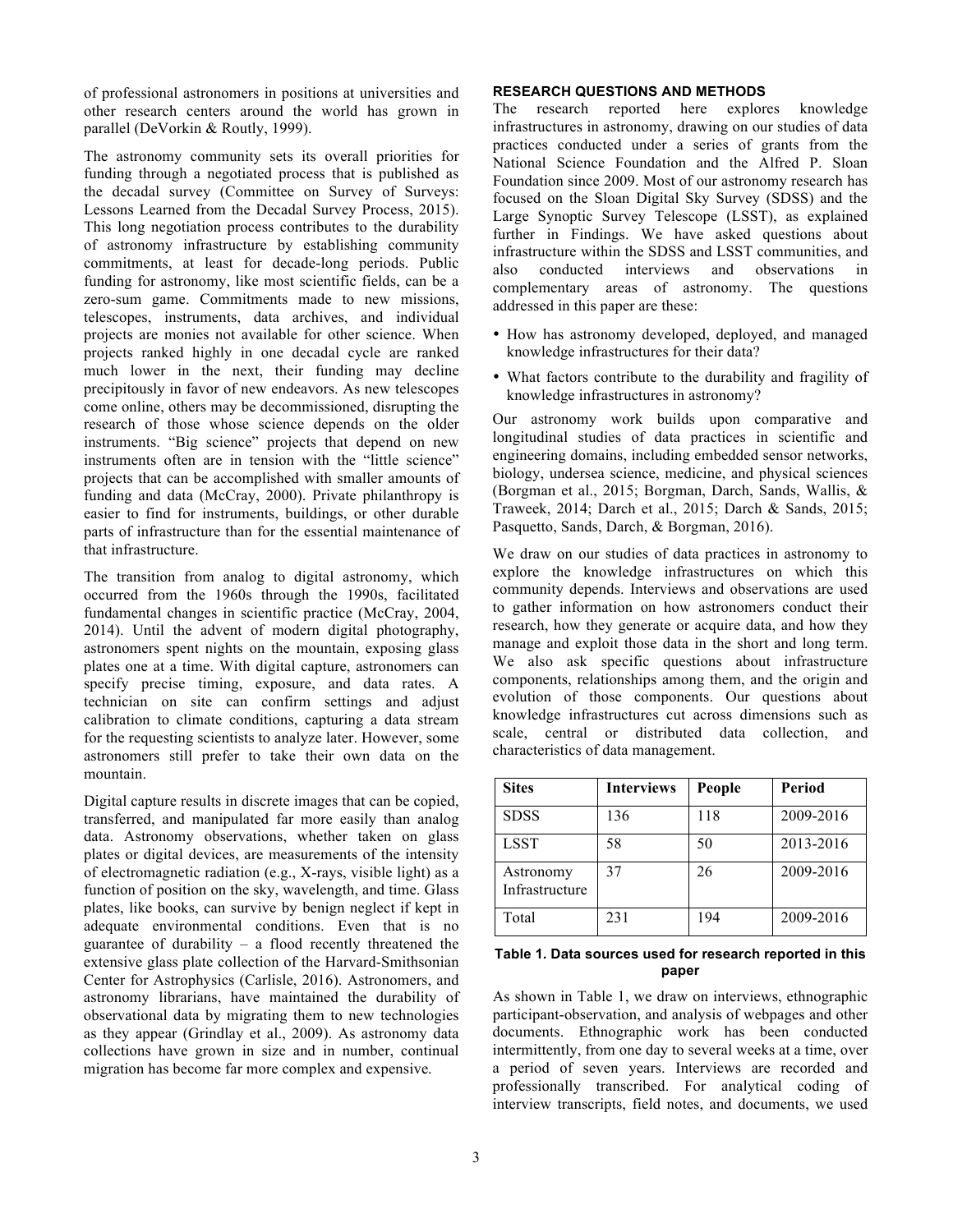NVivo 9, a qualitative analysis software package, and analyzed for emergent themes using grounded theory (Glaser & Strauss, 1967).

# **FINDINGS**

The findings are organized as follows, and include literature references due to the array of public documents on which we draw. First we present short summaries of the SDSS and LSST projects as a means to explain the role of sky surveys in astronomy knowledge infrastructures. Second, we describe the components of knowledge infrastructures in astronomy that have proved the most durable, with a focus on data management. Third, we identify some of the features of astronomy research that contribute to the fragility of these infrastructures.

# **Sky Surveys: Case Studies**

Astronomy sky surveys are research projects to capture uniform data about a region of the sky. They long predate modern telescopes and digital data archives. Early civilizations tracked the night sky throughout the year, creating star catalogs that could be used for purposes such as navigation. Today's knowledge infrastructures in astronomy incorporate historical star catalogs (Genova, 2013).

# *Sloan Digital Sky Survey (SDSS)*

The Sloan Digital Sky Survey, named after its largest funder, the Alfred P. Sloan Foundation, is notable for its commitment to timely data releases via a public data archive. SDSS planning began in the 1990s and survey data collection began in 2000, mapping about one-quarter of the night sky with a focus on galaxies, quasars, and stars. A 2.5-meter optical telescope at Apache Point Observatory in New Mexico was designed, built, and deployed for the collection of the SDSS survey data. Multiple instruments on the telescope collected optical and spectroscopic data. The first phase of the SDSS project (SDSS-I) ran from 2000 to 2005; SDSS-II covered 2005 to 2008. Each was funded as an independent project. SDSS-II expanded the scientific goals and broadened the participation. SDSS-III continued with largely new leadership, collaborating institutions, and scientific goals. SDSS-III collected data through summer of 2014, when SDSS-IV began (Ahn et al., 2012; Finkbeiner, 2010; Gray et al., 2005; "Sloan Digital Sky Survey: Home," 2016).

The SDSS data remain heavily used; a July 2016 search of the astronomy section of the SAO/NASA Astrophysics Data System (ADS) yields more than 10,000 papers mentioning "SDSS" in the title or abstract (ADS, 2016). The actual number of papers using SDSS data is probably much higher, given the common practice of reusing data without citing them in publications (Goodman et al., 2014; Pepe, Goodman, Muench, Crosas, & Erdmann, 2014).

SDSS data are held by the investigators for a short proprietary period to process them into a useful scientific form, and then the data are released openly to the world. Individual investigators, small projects, and educators thus have access to high quality data on which to conduct their own research, with or without external funding. The SDSS dataset serves a wider array of users and uses than anticipated by the architects of this influential sky survey. SDSS data have been reused in multiple scientific communities and have become the basis for citizen science projects such as Galaxy Zoo, which led to Zooniverse (Darch, 2011; Zooniverse, 2014). Astronomers tend to view these public engagement efforts as important investments because they help sustain taxpayer support for continued funding.

# *Large Synoptic Survey Telescope (LSST)*

The Large Synoptic Survey Telescope (LSST) is a sky survey based on a telescope currently being built in Chile ("LSST project schedule," 2015). LSST is due to launch a decade-long phase of data collection in 2022, generating up to 15 terabytes of data nightly (LSST Science Collaboration et al., 2009). It will provide data for small teams of scientists to answer fundamental questions about multiple topics, including the solar system, near Earth objects, the Milky Way, and the evolution of the universe. LSST is also of significant interest in particle physics, as one scientific goal is to study dark energy (Ivezić et al., 2014).

The National Science Foundation is the primary funder of the LSST, with contributions for particular components from other sources. For instance, the camera is supported by the U.S. Department of Energy, while the telescope's mirrors are funded primarily by private sources. Initial discussions about LSST began in the 1990s, and by 2001 LSST was ranked as the most important ground-based facility in the decadal survey (Committee for a Decadal Survey of Astronomy and Astrophysics; National Research Council, 2010). Research and development began in 2004, and in 2014, NSF approved funding for LSST to transition to the official Construction phase. This transition is accompanied by ramping up the infrastructures for data collection, management, and accessibility. Significant aspects of this data management work are distributed across five sites in the U.S.

The ethos of openness is fundamental to LSST data management principles (Borgman et al., 2014), although subject to negotiation and restrictions. Code used to build LSST data management infrastructure will be open source and globally available; LSST datasets will be openly accessible within the U.S. and Chile. However, external access to the LSST data will be based on agreements negotiated with individual countries.

## **Durability of Knowledge Infrastructures in Astronomy**

Astronomy, as an international and distributed scientific endeavor, has made massive investments in knowledge infrastructures over the last several decades. Most obvious are the large telescopes and sky surveys, funded by multiple sources and countries. Here we focus on the less obvious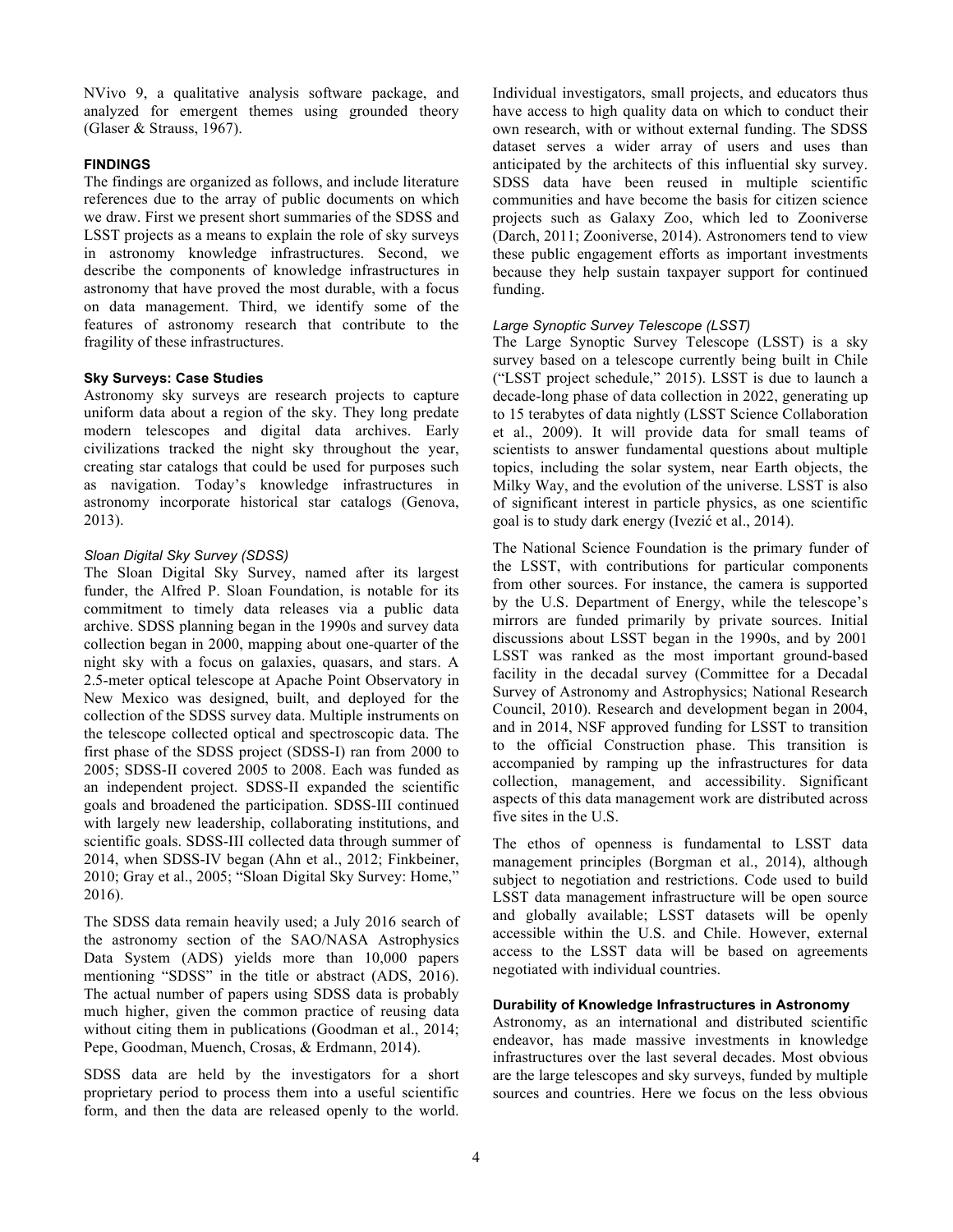durable components that contribute to data production, management, and stewardship. These include investments in standards, data archives, metadata and discovery systems, and an overall infrastructure fabric. Most of these investments were made in the last few decades, since astronomy became a digital science.

## *Data Standards*

Agreements on data standards, developed in the 1970s and widely adopted by the latter 1980s as part of the transition from analog to digital astronomy, underpin many of the later infrastructure developments in astronomy. The Flexible Image Transport System (FITS) is a file format that encodes essential information about the instrument, conditions of observation, wavelength, time, and sky coordinates in a standard data format. FITS adoption enabled astronomers to combine digital records of observations from multiple instruments (Hanisch et al., 2001).

#### *Data Archives*

Data archives in astronomy are many, varied, and scattered around the world (Committee on NASA Astronomy Science Centers, & National Research Council, 2007). More data appear to originate from space-based than ground-based missions, as discussed further below. Legacy data, such as scans of glass plates, also are becoming more widely available (Grindlay et al., 2009). FITS remains the most common format for observations in these archives. However, our interviewees explain that data standards are a necessary, but far from sufficient, condition for interpreting archived data or for merging data from multiple sources. To use archived data effectively, these scientists require information about the research questions, methods, and observational conditions under which those data were collected. In turn, the people who create and maintain data archives, including the metadata and documentation about them, are essential parts of the knowledge infrastructures for the community. Astronomers often staff help desks, usually on a rotating basis, as both technical and domain knowledge are necessary to exploit data archives for scientific purposes.

## *Metadata and Discovery Systems*

Over the last several decades the astronomy community has constructed extensive infrastructures to integrate data archives, publications, and other information artifacts necessary for their science. Three such systems, two in the U.S. and one in France, were initiated between 1970 and 1995.

Databases to catalog celestial objects and other astronomical phenomena mentioned in publications were first established in the early 1970s, building upon historical practice of creating star catalogs. Objects in our galaxy are cataloged in SIMBAD (the Set of Identifications, Measurements, and Bibliography for Astronomical Data), which is based at The Centre de Données Astronomiques de Strasbourg (CDS) in France. Catalogers read new astronomy publications as they appear, creating metadata records for each mentioned celestial object that can be identified (Centre National de la Recherche Scientifique, 2012; Genova, 2013; Perret et al., 2015; "SIMBAD Astronomical Database," 2016). Now that publications are available as digital text, many objects can be identified algorithmically, but some degree of manual cataloging and verification remains essential to the integrity of each of these databases. As of this writing (July 2016), SIMBAD contains identifiers for 8.3 million unique objects that were mentioned in more than 320,000 papers. Objects outside our galaxy are cataloged in the NASA Extragalactic Database (NED), which was founded in the late 1980s (Helou, Madore, Bicay, Schmitz, & Liang, 1990; "NASA/IPAC Extragalactic Database (NED)," 2016). Solar system and planetary data are cataloged in the NASA Planetary Data System (National Aeronautics and Space Administration, Jet Propulsion Laboratory, 2014).

NASA established the Astrophysics Data System (ADS) in 1993 as a means to coordinate access to its many data systems (ADS, 2016). This was a period of rapid technological change, with the World-Wide Web launching about the same time. For some interesting reasons that we will pursue in a later paper, the Smithsonian Astrophysical Observatory / NASA Astrophysics Data System, as it is now known, became a sophisticated bibliographic system, despite its name. ADS contains records of core astronomy publications back to the  $19<sup>th</sup>$  century, plus has extensive coverage of grey literature (Kurtz et al., 2000, 2005). ADS curates bibliographic records and links between publications, records of celestial objects, and data archives in CDS, NED, and elsewhere (Accomazzi & Dave, 2011; Borgman, 2013; Kurtz et al., 2005). Astronomers use ADS daily to find information, due to its sophisticated searching features, comprehensive coverage, and analytical tools.

Through a series of partnership agreements, ADS, SIMBAD, NED, and CDS are heavily interlinked, offering an array of tools and services for searching, visualizing, and manipulating observational data. Taken together, these four systems establish relatively clear boundaries of astronomy as a science. However, these boundaries are always in flux. For example, LSST expands the boundaries of astronomy by focusing on dark energy through its collaboration with high energy physics. Broader partnerships may disturb the ability of astronomy to maintain these infrastructures – or they may enhance them.

## *Infrastructure Fabric*

Astronomers are well aware of their knowledge infrastructures and can describe articulately their strengths, weaknesses, and gaps. In the 2000 decadal survey, the National Virtual Observatory (NVO) rose to the top priority for funding in its category (Astronomy and Astrophysics Survey Committee, 2001; NVO Interim Steering Committee, 2001). The virtual observatory has several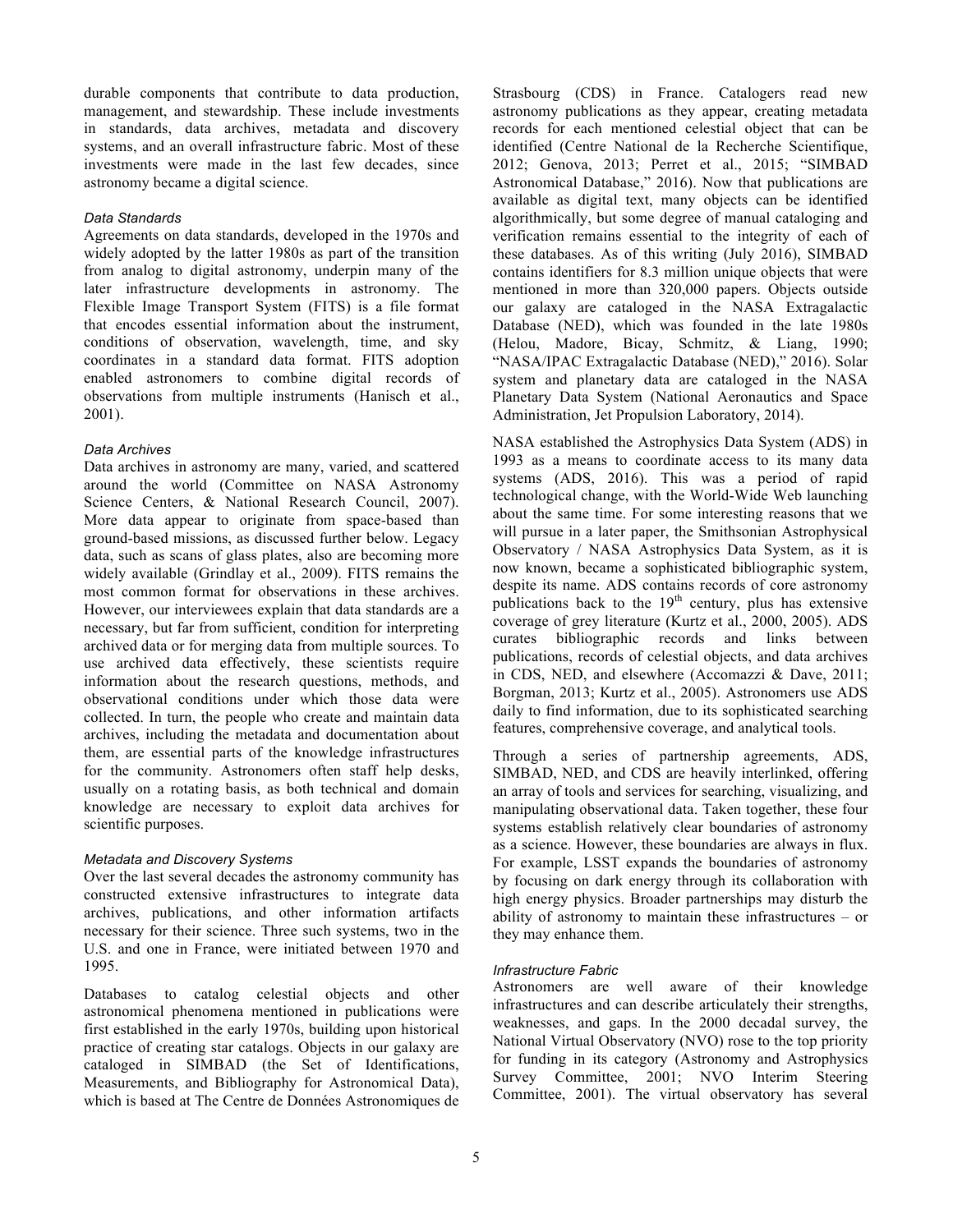names and incarnations. Some refer to the international collaboration known as the International Virtual Observatory Alliance that coordinates national initiatives (IVOA, 2016). Based at the Space Science Telescope Institute in Baltimore, the NVO developed a series of technologies and standards. The project was intended to provide long-term public funding for building shared infrastructure in astronomy. The U.S. NVO later became the Virtual Astronomical Observatory. In 2014, the assets of the VAO were transferred to NASA (US Virtual Astronomical Observatory, 2014).

Despite the community commitment to the National Virtual Observatory in the decadal survey of 2000, and a scientific board to oversee the initiative, controversy arose quickly. Some welcomed the critical mass of scientific and software expertise at one locale to build shared infrastructure. Others viewed the effort as overly concentrated at one site, and too far removed from the daily practices of scientific end users. The NVO efforts did not rise to a high funding priority in the 2010 decadal survey, nor did other investments in data archives desired by some of our research subjects. Funding for the core development activities of IVOA, NVO/VAO, and other national initiatives has largely disappeared. However, the U.S. VAO legacy and main infrastructure components are currently sustained by the NASA archives at the Infrared Processing and Analysis Center, the High Energy Astrophysics Science Archive Research Center, and the Space Telescope Science Institute (US Virtual Astronomical Observatory, 2014). The VAO still exists as an entity on a voluntary basis, and member institutions continue to participate in the International Virtual Observatory Alliance. However, the virtual observatory has proved to be far less durable than its proponents expected. A much fuller history and analysis of the virtual observatory as knowledge infrastructure is needed, which we defer to a later paper.

## **Fragility of Astronomy Knowledge Infrastructure**

While observational data is the common substrate of astronomy, the sustainability of these data varies widely by research specialty, funding sources, uses, and many other factors. Astronomy, like any academic discipline, employs a diverse array of research methods, instruments, technologies, and theories. Research specialties are inherently unstable due to changes in scientific practice, to local differences in naming, and to the ways in which individuals cross boundaries. Large projects draw their teams from disparate specialties, which can exacerbate collaborative frictions. Our explorations to date reveal three dimensions of astronomy research that contribute to the fragility of their knowledge infrastructures. This is not an exhaustive list, but rather a starting point to examine the durability and fragility of astronomy infrastructures.

#### *Ground vs. Space-Based Missions*

The most fundamental distinction in data practices encountered in our studies of astronomy infrastructure is between projects to build telescopes on the ground and those to launch them into space. Space-based missions, largely funded by NASA in the U.S., invest in long-term data archiving and access as part of the overall project. Examples include the Hubble, Chandra, and James Webb telescopes. Data from space-based missions are archived by NASA science centers for indefinite periods of time, long after the mission itself may have concluded (Committee on NASA Astronomy Science Centers, & National Research Council, 2007). Ground-based missions, largely funded by NSF and private philanthropy in the U.S., may invest substantial project resources in the design and deployment of data archives, but funding for the archive usually ends with funding for the mission. Examples include sky surveys and major instruments such as the observatories at Mauna Kea, Mt. Wilson, and Palomar, to name a few. While funding for astronomy research varies by country and region, the differences between approaches to archiving ground vs. space-based data appear to originate in scientific practice rather than in funding, per se.

Given that astronomy data remain scientifically valuable long after a mission ends, we have asked why data originating in space are privileged over those originating on the ground, especially given that ground-based telescopes long predate space missions. The usual answer is that space-based missions are more expensive (perhaps 50 times more) and thus the cost of curation is a relatively small addition to the total budget. The proportional cost difference does not explain the lack of long-term investment in valuable data from ground-based telescopes, a fact often lamented by astronomers whose work relies on those data sources.

Another factor is that space-based data may be easier to archive, as the instruments need fewer calibration adjustments. The primary calibration occurs before launch. The background sky in space is static, whereas sky and cloud cover on the ground are different each night. Groundbased telescopes require continual cleaning and calibration adjustments in response to observing conditions. New instruments can be added to telescopes on the ground to extend their scientific life. Conversely, most space-based instruments continue to collect data with the hardware resources they had on launch day. However, software can be used to modify calibration, whether on the ground or in space.

Many astronomers mentioned the different organizational cultures of NASA and NSF in response to our questions about investments in data archiving. NASA takes a long view of the data as part of the scientific mission. These are observational data, taken from one instrument, at one time, in one place, and thus cannot be reconstructed. While the same can be said about observational data from groundbased instruments, NSF generally makes smaller and shorter-term grants than does NASA and its international counterparts. With the exception of investments in largescale facilities such as supercomputers, supercolliders, and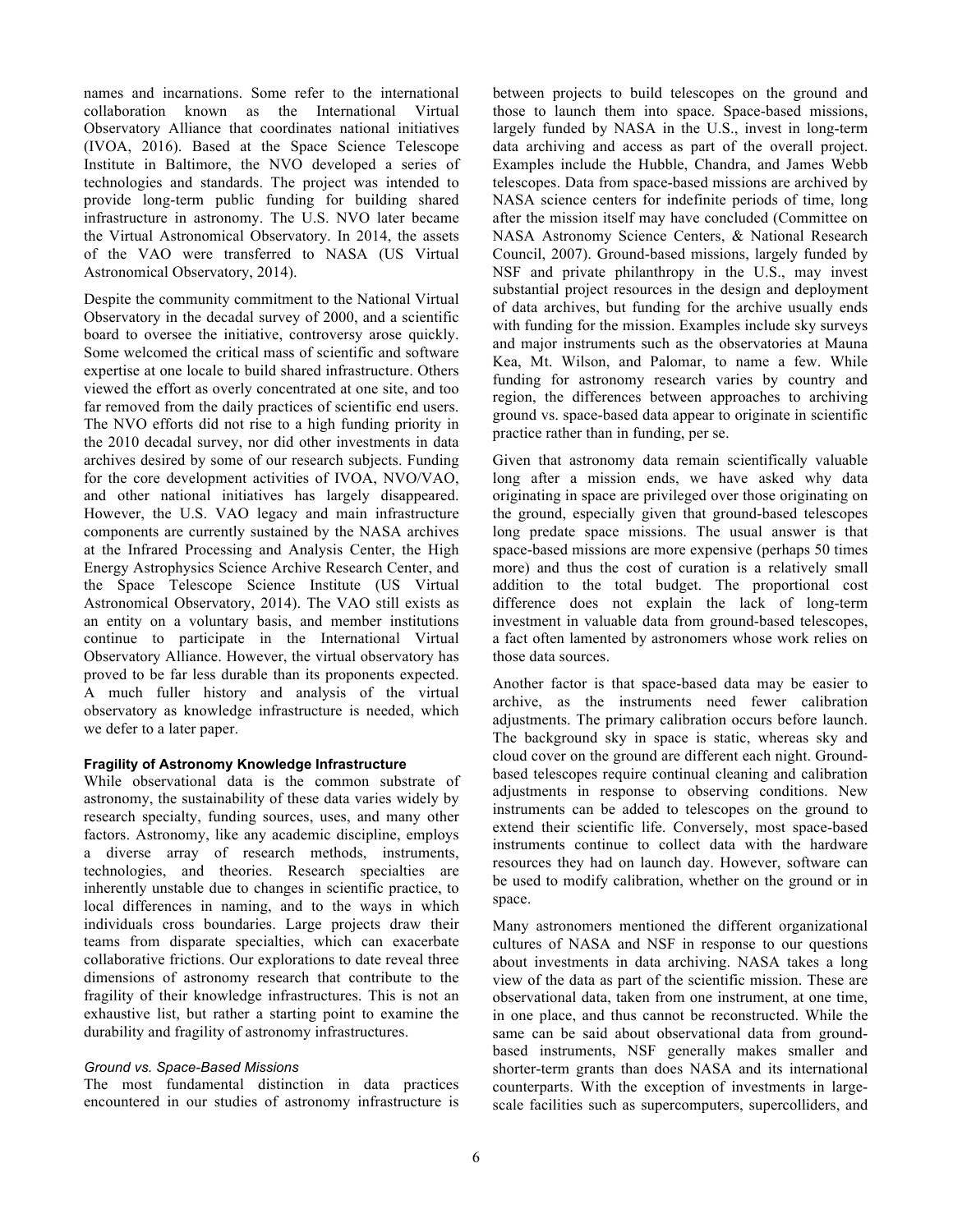similar shared instruments, NSF tends to fund individual projects, and often very small projects (Heidorn, 2008), whereas NASA maintains most of its data within its own data centers. LSST may prove to be an exception among NSF-funded projects, given the emphasis on data, but data collection is still some years in the future.

#### *Empirical vs. Theoretical Scientific Inquiry*

The distinction between empiricists, also self-referenced as observers, and theorists is far less sharp than that between ground- and space-based missions. Observers use theory or alerts to determine what data to collect, and may generate new theories from empirical investigations. We use the term empiricists to include those who collect their own data from telescopic instruments – some of whom build their own instruments to do so – and those who use data from the archives of ground- or space-based missions. Theorists are astronomers who construct models of phenomena. They may use data from archives to launch their models. Some theorists in our studies claim not to use any data; others consider their simulated data, their input data, the models themselves, or the output of their models to be their data. Simulated data may be structured in the same ways as observational data, enabling them to be analysed by the same sets of tools. Any one individual can be both an observer and a theorist, although most astronomers tend to concentrate in one or the other areas.

Empiricists need to manage the data they use in their own research, which may or may not include data acquired from astronomy databases. Theorists often acquire data from astronomy archives, and they need ways to manage both these data and outputs of their simulations, some of which may be very large. Astronomers who build simulations appear to have infrastructure needs similar to those of modelers in fields such as climate science or turbulence. Models and their outputs are maintained for varying lengths of time, depending on how difficult they are to reproduce.

## *Sky Surveys vs. Investigator-Led Inquiry*

The goal of sky surveys is to document specific characteristics of the night sky within a certain range of the electro-magnetic spectrum, using one telescope that may have multiple instruments. While conceived and led by scientific investigators, sky surveys are a different kind of science than investigator-led studies of specific phenomena or celestial objects. The latter may be short or long term, be conducted by one or many investigators, and draw on one or many data sources. Sky surveys and investigator-led inquiries are synergistic. Surveys are systematic efforts to document the night sky. They produce rich sets of observations worthy of "follow up." Later investigator-led projects pursue phenomena identified in the surveys, leading to new findings and theories. Surveys produce far more data and more events of potential scientific interest than that team's survey scientists can pursue themselves. The need for more follow-up investigation about

observations in sky surveys is among the arguments often given for open access to astronomy data.

While sky surveys provide a degree of durability for observational data, those same data may become more fragile through reuse by other investigators. Astronomers often acquire data from multiple surveys and other sources to study objects or phenomena. As data are integrated to form new datasets, they support new scientific questions. However, those derived datasets often fail to be sustained. Investigators may hold them as long as they remain useful, and may discard them if too large to maintain. Few astronomy archives can accept derived data that have multiple, poorly documented, or unknown provenance.

# **DISCUSSION AND CONCLUSION**

Astronomy has developed, deployed, and managed knowledge infrastructures over long periods of time. Observations collected millennia ago for documenting the movement of stars and planets throughout the year originally served purposes of navigation, religion, and culture. As the science has become more digital, more dataintensive, and more collaborative, those infrastructures, divisions of labor, knowledge, and expertise have evolved. Now those early star catalogs provide continuity in studies of the universe. Modern sky surveys, such as the Sloan Digital Sky Survey and the Large Synoptic Survey Telescope, contribute durability to these knowledge infrastructures by serving as trusted collections that are heavily used by the community.

As astronomy became digital, the community established standards, tools, metadata, and discovery systems to exploit and sustain access to their data. All of these systems and services must be maintained continuously. Metadata and discovery systems such as CDS, NED, and ADS became durable parts of the field's infrastructure over a period of several decades. Particularly notable is the amount of expert human labor necessary to identify and catalog individual celestial objects and types of phenomena. This invisible work creates the links between components of these infrastructures (Borgman, 2000; Star & Strauss, 1999). The process of developing an infrastructure fabric under the rubric of the virtual observatory also reveals the fragility of the larger knowledge infrastructure of the field. Stakeholders endorsed the need for infrastructure investments, but disagreed on matters of centralization, standards, and other features. The durability of CDS, NED, ADS, and other essential components depends on periodic renewal of funding. Directors of these agencies, and the communities who rely on these resources, must explain and argue for the value of these investments on a regular basis.

Despite the durability of the data produced by sky surveys, the astronomy community does not embrace these investments unanimously. Some scientists view large infrastructure investments as monies not spent on smaller projects that produce results on shorter scientific time frames or that employ graduate students and post-doctoral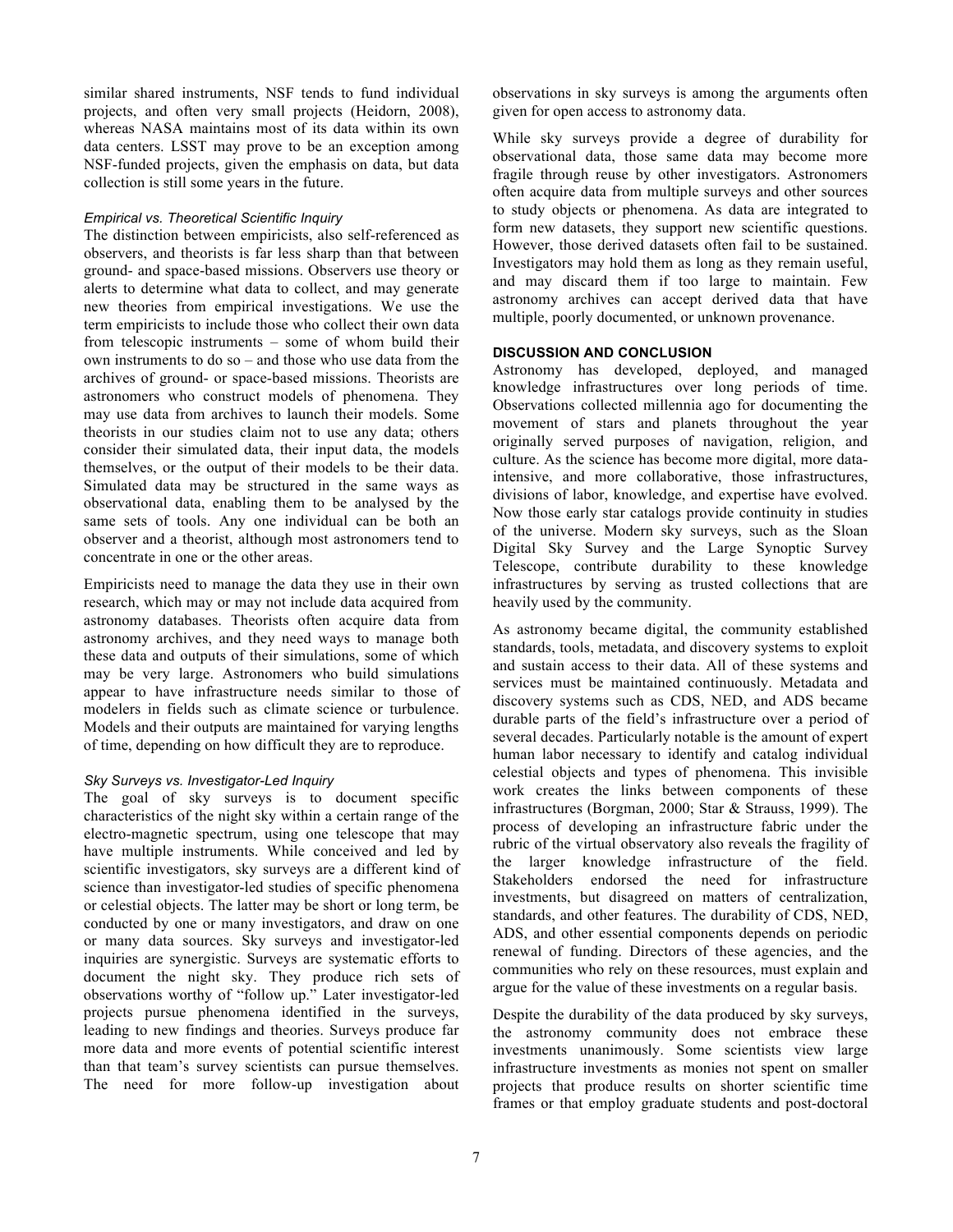fellows on local projects. Other scientists defend investments in sky surveys and space missions on the basis that they produce observational data that can be mined for a generation. Astronomy is the rare science that has a community mechanism to negotiate these tensions, namely the decadal survey. Consensus is not the same as unanimity, and priorities shift in each decadal review cycle.

The durability and fragility of knowledge infrastructures in astronomy appears partly to be a function of how those infrastructures are deployed in different specialties, and perhaps in different countries and scientific policy regimes. Space-based missions incorporate a long-term commitment to maintaining the value of the observational data collected. Even here, the degree of commitment varies considerably, whether measured by the percentage of project funding devoted to data management, by the number of staff, or by the range of data stewardship services that are provided. Ground-based sky surveys produce archives of observational data that others can use to follow up events and phenomena, and yet do not make the same long-term commitment to maintaining the scientific usefulness of those data beyond the life of the project. From a science policy perspective, the difference in commitment to groundbased and space-based data remains curious. The commitment to maintaining observational data is higher than to simulated data or models, however. Even when observational data are maintained in durable repositories, derivations of those data that result from later reuse may not be sustainable. What is most apparent from our studies is that the degree of human labor devoted to data collection, metadata creation, data curation, data integration, and stewardship is massive and underappreciated (Sands, 2016).

Infrastructure is fragile, even for one of the most durable of sciences – astronomy. The invisible work necessary to maintain individual systems, tools, technologies, standards, and other resources – much of it done by information professionals – may only become visible upon breakdown. Thus the fundamental tenets of infrastructure apply here (Star & Ruhleder, 1996). The durability of the knowledge infrastructure for astronomy is not guaranteed. Constant vigilance remains essential.

## **ACKNOWLEDGMENTS**

This research was supported by grants from the National Science Foundation (#1145888, C.L. Borgman, PI; S. Traweek, Co-PI, and #0830976), and the Alfred P. Sloan Foundation (#20113194, C.L. Borgman, PI; S. Traweek, Co-PI, and #201514001, C.L. Borgman, PI). We are grateful to the many members of the astronomy community who granted us interviews, access to their laboratories and offices, and provided rare or unpublished documents. We also thank Irene V. Pasquetto and Bernadette M. Randles for commenting on earlier drafts of this paper.

#### **REFERENCES**

- Accomazzi, A., & Dave, R. (2011). Semantic Interlinking of Resources in the Virtual Observatory Era. Astronomical Society of the Pacific, 442, 415–424. Retrieved from http://arxiv.org/abs/1103.5958
- ADS. (2016). The SAO/NASA Astrophysics Data System. Retrieved April 11, 2016, from http://adswww.harvard.edu/
- Ahn, C. P., Alexandroff, R., Allende Prieto, C., Anderson, S. F., Anderton, T., Andrews, B. H., … Zinn, J. C. (2012). The Ninth Data Release of the Sloan Digital Sky Survey: First Spectroscopic Data from the SDSS-III Baryon Oscillation Spectroscopic Survey. The Astrophysical Journal Supplement Series, 203(2), 21. http://doi.org/10.1088/0067-0049/203/2/21
- Astronomy and Astrophysics Survey Committee. (2001). Astronomy and Astrophysics in the New Millennium. Washington, DC: National Academy of Sciences. DOI: 10.17226/9839
- Berman, F., & Cerf, V. G. (2013). Who will pay for public access to research data? Science, 341(6146), 616–617. http://doi.org/10.1126/science.1241625
- Borgman, C. L. (2000). From Gutenberg to the Global Information Infrastructure: Access to Information in the Networked World. Cambridge, MA: MIT Press.
- Borgman, C. L. (2007). Scholarship in the Digital Age: Information, Infrastructure, and the Internet. Cambridge, MA: MIT Press.
- Borgman, C. L. (2013, May). Keynote Presentation: "ADS, Astronomy and Scholarly Infrastructure." Presented at the Astrophysics Data System 20th Anniversary Symposium, Harvard-Smithsonian Center for Astrophysics, Cambridge, MA. Retrieved from http://conf.adsabs.harvard.edu/ADSXX/
- Borgman, C. L. (2015). Big Data, Little Data, No Data: Scholarship in the Networked World. Cambridge, MA: The MIT Press.
- Borgman, C. L., Darch, P. T., Sands, A. E., Pasquetto, I. V., Golshan, M. S., Wallis, J. C., & Traweek, S. (2015). Knowledge infrastructures in science: Data, diversity, and digital libraries. International Journal on Digital Libraries, 16(3–4), 207–227. http://doi.org/10.1007/s00799-015-0157-z
- Borgman, C. L., Darch, P. T., Sands, A. E., Wallis, J. C., & Traweek, S. (2014). The Ups and Downs of Knowledge Infrastructures in Science: Implications for Data Management. In 2014 IEEE/ACM Joint Conference on Digital Libraries (JCDL) (pp. 257–266). London: IEEE Computer Society. http://doi.org/10.1109/JCDL.2014.6970177

Bowker, G. C. (2005). Memory Practices in the Sciences.

Cambridge, Mass.: MIT Press.

8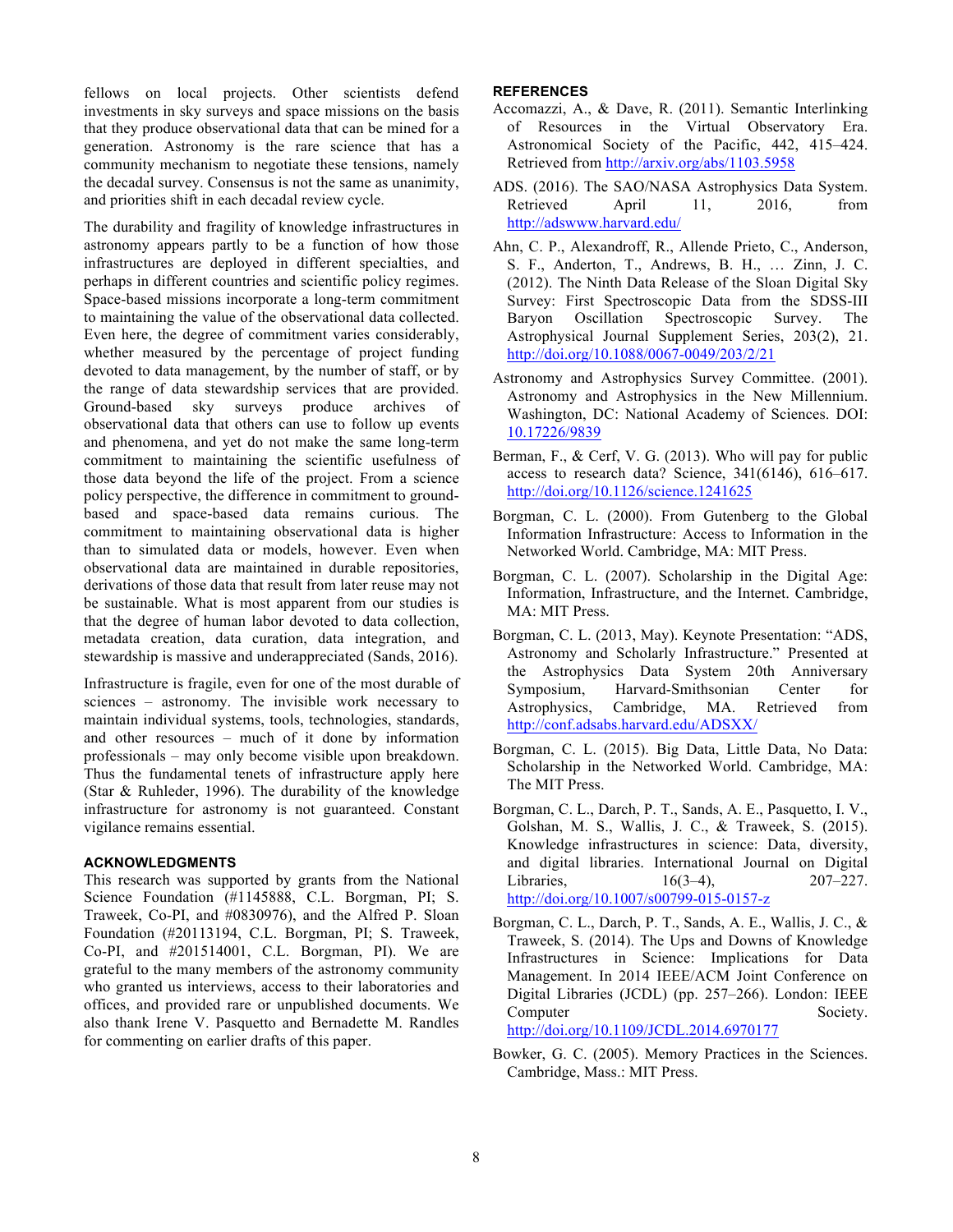- Carlisle, C. M. (2016, March 8). Flood Threatens Photographic Plates. Sky & Telescope. Retrieved from http://www.skyandtelescope.com/astronomy-news/
- Centre National de la Recherche Scientifique. (2012). Aladin Sky Atlas. Retrieved March 21, 2013, from http://aladin.u-strasbg.fr/
- Committee for a Decadal Survey of Astronomy and Astrophysics; National Research Council. (2010). New Worlds, New Horizons in Astronomy and Astrophysics. Washington, D.C.: The National Academies Press. DOI: 10.17226/12951
- Committee on NASA Astronomy Science Centers, & National Research Council. (2007). Portals to the Universe: The NASA Astronomy Science Centers. Washington, D.C.: National Academies Press. DOI: 10.17226/11909
- Committee on Survey of Surveys: Lessons Learned from the Decadal Survey Process. (2015). The Space Science Decadal Surveys: Lessons Learned and Best Practices. Washington, D.C.: National Academies Press. DOI: 10.17226/21788
- Darch, P. T. (2011, Michaelmas Term). When Scientists Meet the Public: An Investigation into Citizen Cyberscience (DPhil Dissertation). University of Oxford, Corpus Christi College.
- Darch, P. T., Borgman, C. L., Traweek, S., Cummings, R. L., Wallis, J. C., & Sands, A. E. (2015). What lies beneath?: Knowledge infrastructures in the subseafloor biosphere and beyond. International Journal on Digital Libraries, 16(1), 61–77. http://doi.org/10.1007/s00799- 015-0137-3
- Darch, P. T., & Sands, A. E. (2015). Beyond big or little science: Understanding data lifecycles in astronomy and the deep subseafloor biosphere. In iConference 2015 Proceedings. Newport Beach, CA: iSchools. Retrieved from https://www.ideals.illinois.edu/handle/2142/73655
- DeVorkin, D. H., & Routly, P. (1999). The Modern Society: Changes in Demographics. In D. H. DeVorkin (Ed.), The American Astronomical Society's First Century (pp. 122–136). Washington, DC: American Astronomical Society.
- Edwards, P. N. (2010). A Vast Machine: Computer Models, Climate Data, and the Politics of Global Warming. Cambridge, MA: The MIT Press.
- Edwards, P. N., Jackson, S. J., Chalmers, M. K., Bowker, G. C., Borgman, C. L., Ribes, D., … Calvert, S. (2013). Knowledge infrastructures: Intellectual frameworks and research challenges (p. 40). Ann Arbor, MI: University of Michigan. Retrieved from http://knowledgeinfrastructures.org
- European Commission High Level Expert Group on Scientific Data. (2010). Riding the wave: How Europe can gain from the rising tide of scientific data. Retrieved from https://www.fosteropenscience.eu/
- Finkbeiner, A. K. (2010). A Grand and Bold Thing: the Extraordinary New Map of the Universe Ushering in a New Era of Discovery. New York: Free Press.
- Genova, F. (2013). Strasbourg Astronomical Data Center (CDS). Data Science Journal, 12, WDS56-WDS60. http://doi.org/10.2481/dsj.WDS-007
- Glaser, B. G., & Strauss, A. L. (1967). The discovery of grounded theory: Strategies for qualitative research. Chicago: Aldine Pub. Co.
- Goodman, A. A., Pepe, A., Blocker, A. W., Borgman, C. L., Cranmer, K., Crosas, M., … Slavkovic, A. (2014). Ten Simple Rules for the Care and Feeding of Scientific Data. PLoS Computational Biology, 10(4), e1003542. http://doi.org/10.1371/journal.pcbi.1003542
- Gray, J., Liu, D. T., Nieto-Santisteban, M. A., Szalay, A. S., DeWitt, D. J., & Heber, G. (2005). Scientific Data Management in the Coming Decade. SIGMOD Rec., 34(4), 34–41. http://doi.org/10.1145/1107499.1107503
- Grindlay, J., Tang, S., Simcoe, R., Laycock, S., Los, E., Mink, D., … Champine, G. (2009). DASCH to Measure (and preserve) the Harvard Plates: Opening the ˜100-year Time Domain Astronomy Window, Astronomical Society of the Pacific, 410, p. 101. Retrieved from http://adsabs.harvard.edu/abs/2009ASPC..410..101G
- Hanisch, R. J., Farris, A., Greisen, E. W., Pence, W. D., Schlesinger, B. M., Teuben, P. J., … Warnock, A. (2001). Definition of the Flexible Image Transport System (FITS). Astronomy and Astrophysics, 376(1), 359–380. http://doi.org/10.1051/0004-6361:20010923
- Heidorn, P. B. (2008). Shedding Light on the Dark Data in the Long Tail of Science. Library Trends, 57(2), 280– 299. http://doi.org/10.1353/lib.0.0036
- Helou, G., Madore, B. F., Bicay, M. D., Schmitz, M., & Liang, J. (1990). The NASA/IPAC Extragalactic Database. In G. Fabbiano, J. S. Gallagher, & A. Renzini (Eds.), Windows on Galaxies (pp. 109–113). Springer Netherlands. Retrieved from http://doi.org/10.1007/978- 94-009-0543-6\_15
- Ivezić, Ž., Tyson, J. A., Abel, B., Acosta, E., Allsman, R., AlSayyad, Y., … Zhan, H. (2014). LSST: From science drivers to reference design and anticipated data products (Version 4.0). Retrieved from https://arxiv.org/abs/0805.2366
- IVOA. (2016). International Virtual Observatory Alliance. Retrieved April 12, 2016, from http://www.ivoa.net/
- Kurtz, M. J., Eichhorn, G., Accomazzi, A., Grant, C., Demleitner, M., & Murray, S. S. (2005). Worldwide use and impact of the NASA Astrophysics Data System digital library. Journal of the American Society for Information Science and Technology, 56(1), 36–45. http://doi.org/10.1002/asi.20095
- Kurtz, M. J., Eichhorn, G., Accomazzi, A., Grant, C. S., Murray, S. S., & Watson, J. M. (2000). The NASA